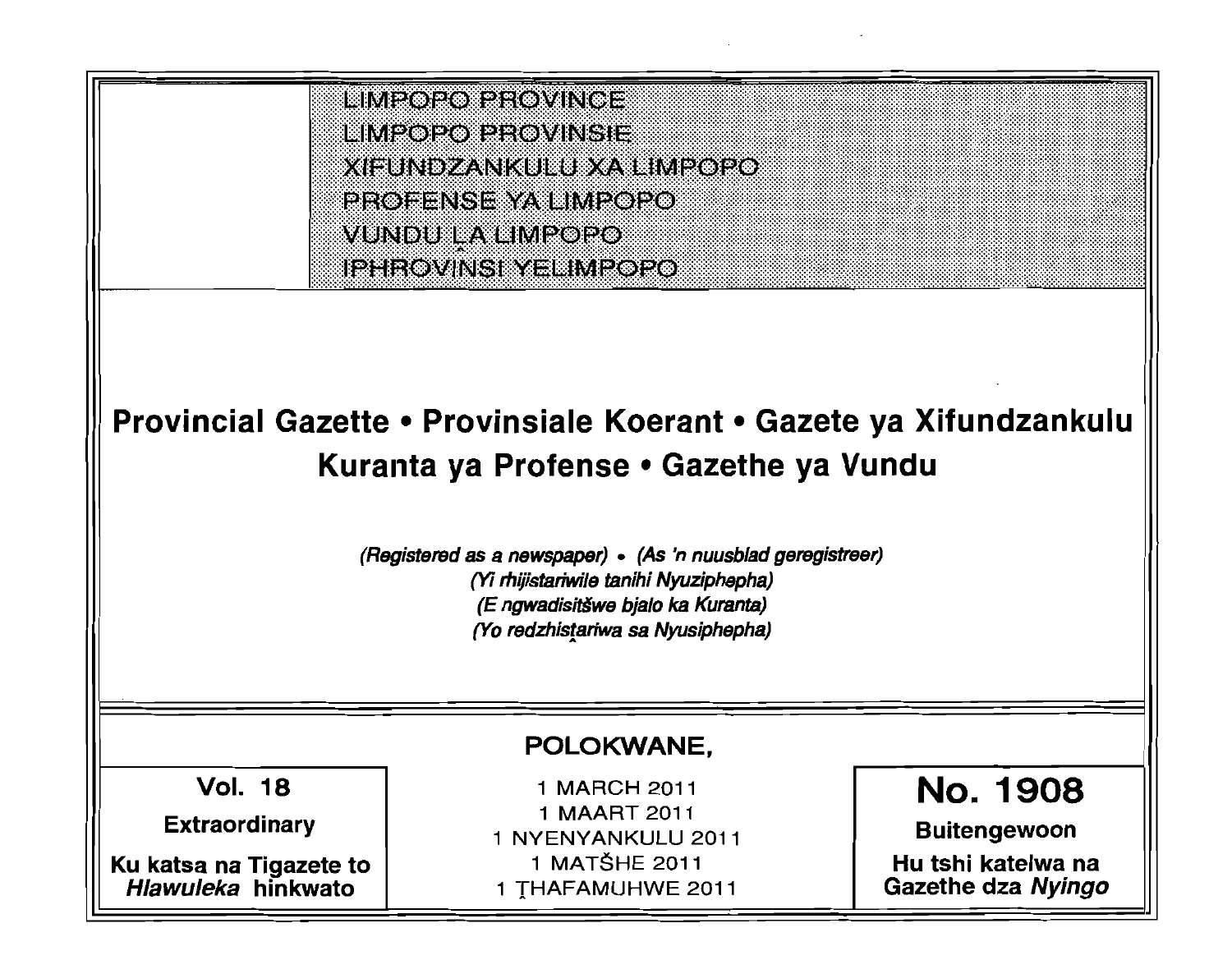## IMPORTANT NOTICE

The Government Printing Works will not be held responsible for faxed documents not received due to errors on the fax machine or faxes received which are unclear or incomplete. Please be advised that an "OK" slip, received from a fax machine, will not be accepted as proof that documents were received by the GPW for printing. If documents are faxed to the GPW it will be the sender's responsibility to phone and confirm that the documents were received in good order.

Furthermore the Government Printing Works will also not be held responsible for cancellations and amendments which have not been done on original documents received from clients.

| No. | <b>CONTENTS • INHOUD</b><br>Page<br>No. |  |      |  |
|-----|-----------------------------------------|--|------|--|
|     | <b>PREMIER'S NOTICE</b>                 |  |      |  |
|     |                                         |  | 1908 |  |